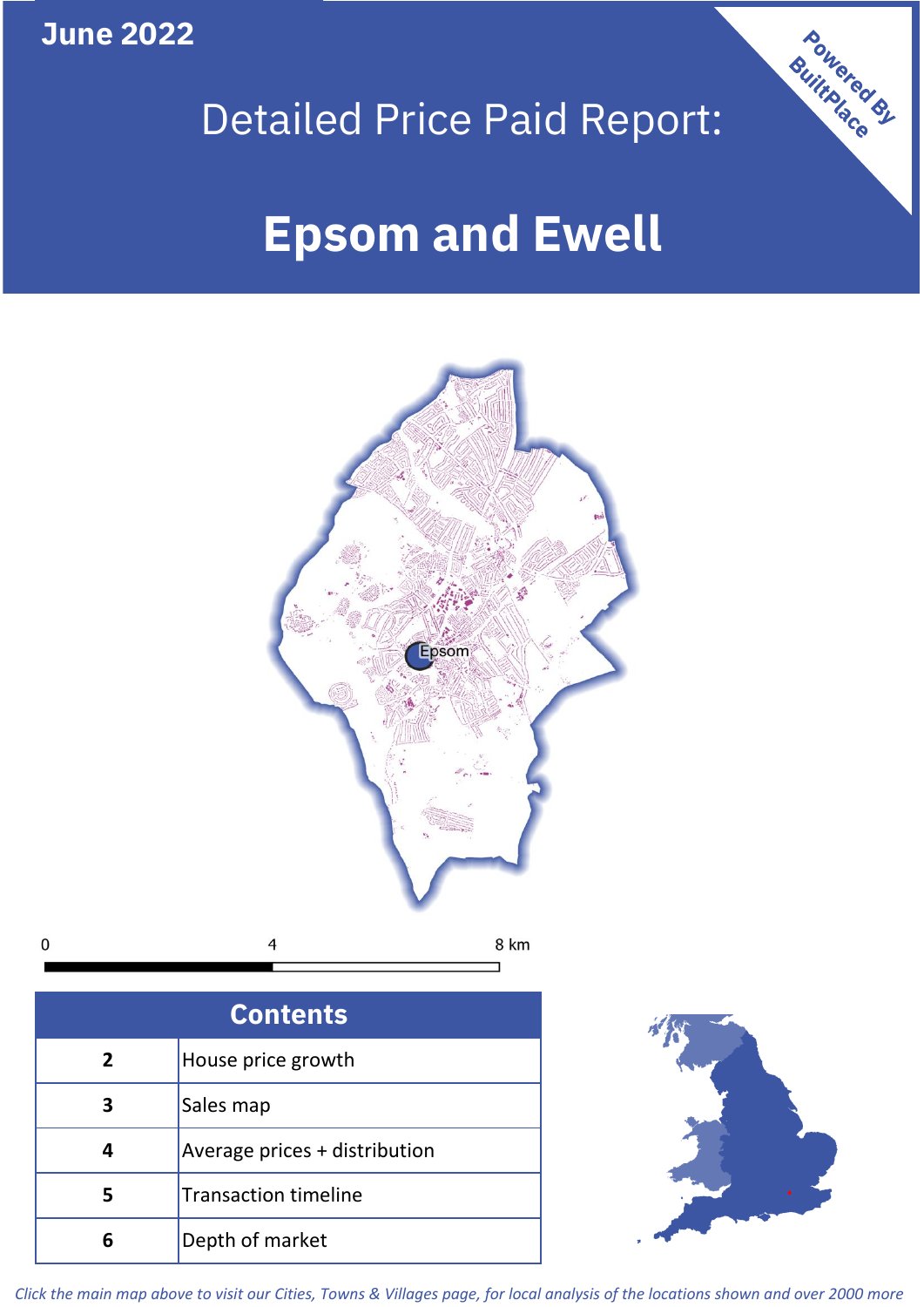### **Headline Data**

|                     | <b>Current level</b> | 3 month  | <b>Annual</b> | 5 year  | 10 year |
|---------------------|----------------------|----------|---------------|---------|---------|
| <b>House prices</b> | £530,540             | 2.7%     | 8.1%          | 18.0%   | 74.9%   |
| <b>Transactions</b> | 1,254                | $-11.9%$ | 18.0%         | $-4.3%$ | 4.2%    |

# **House Price Growth (April 2022 data)**

#### *Annual Change in House Prices*



House prices in Epsom and Ewell grew by 8.1% in the 12 months to April 2022 (based on 3-month smoothed data). By comparison national house prices grew by 10.7% and prices in the South East grew by 11.5% over the same period.

Epsom and Ewell house prices are now 66.9% above their previous peak in 2007, compared to +60.7% for the South East and +52.9% across England.



### *Year-To-Date Change in House Prices, December to April*

Local prices have grown by 2.7% in 2022 so far, compared to growth of 2.1% over the same period last year.

#### *Source: OS OpenData; UK House Price Index (Contains HM Land Registry data © Crown copyright)*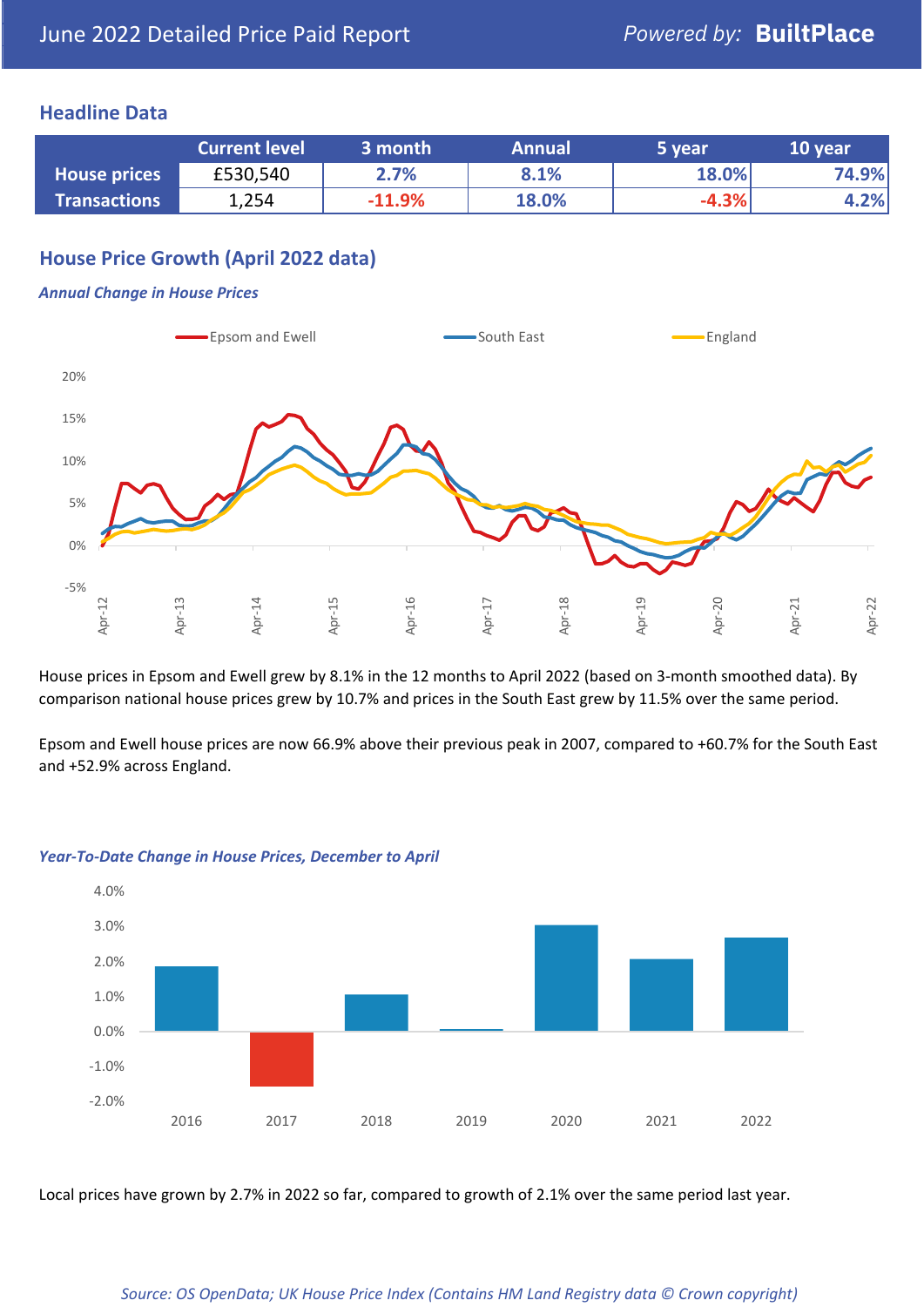# **House Price Map**

*12 months to April 2022*



*Each point is one postcode, coloured by the average value relative to all sales in this local authority (price bands are LA-specific quintiles).*

# **Map Key**

| Min      | <b>Max</b> |                            |
|----------|------------|----------------------------|
| Up to    | £339,000   | 1st quintile / lowest 20%  |
| £339,000 | £461,000   | 2nd quintile               |
| £461,000 | £578,000   | 3rd quintile               |
| £578,000 | £742,000   | 4th quintile               |
| £742,000 | and over   | 5th quintile / highest 20% |
|          |            |                            |

*Source: OS OpenData; UK House Price Index (Contains HM Land Registry data © Crown copyright)*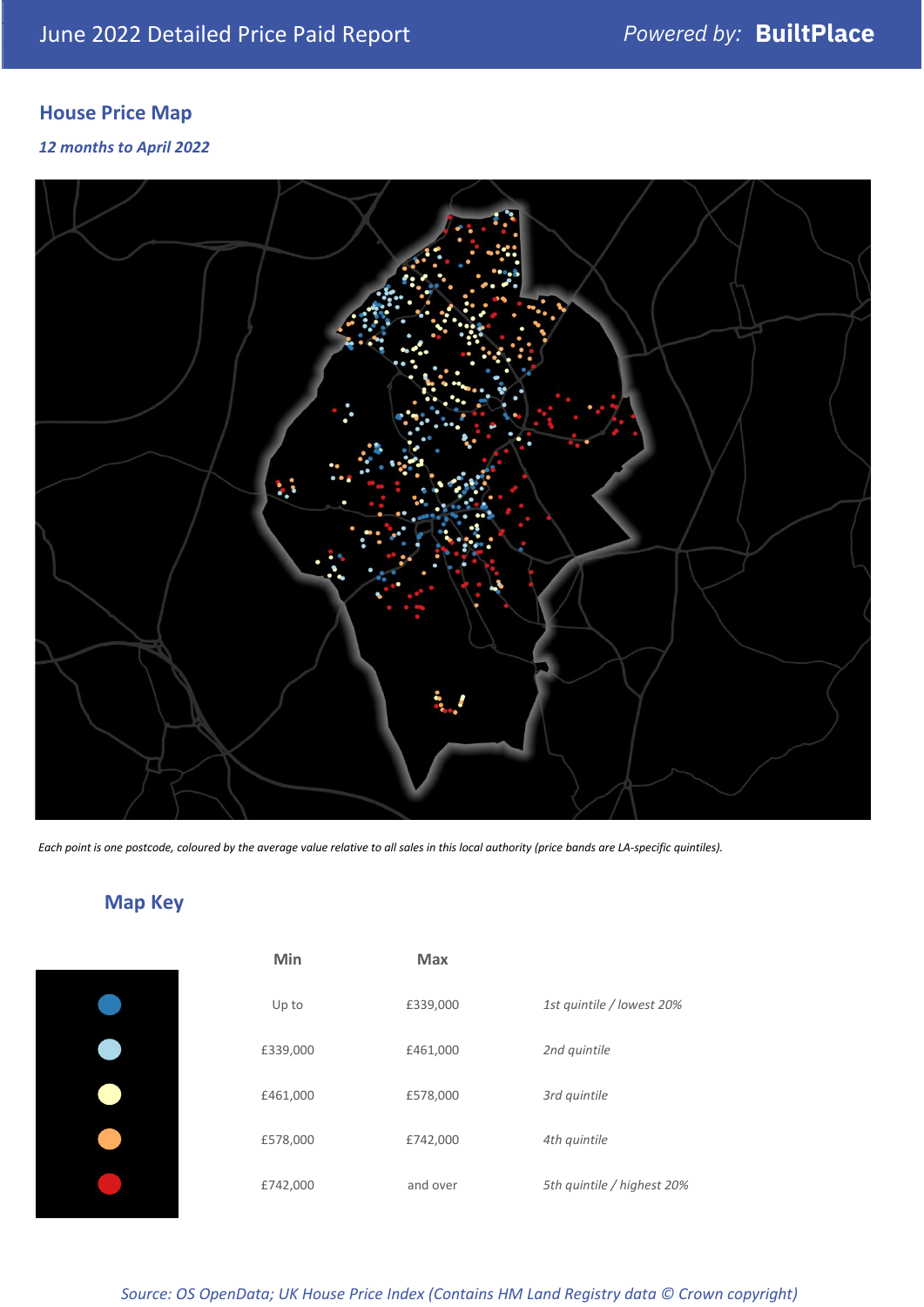# **Average House Price by Property Type**

### *12 months to April 2022*



|                 | <b>New</b>           | <b>Second hand</b> |  |
|-----------------|----------------------|--------------------|--|
| <b>Flat</b>     | £355,917             | £315,148           |  |
| <b>Terraced</b> | No recorded<br>sales | £474,965           |  |
| Semi-detached   | No recorded<br>sales | £593,621           |  |
| <b>Detached</b> | No recorded<br>sales | £867,407           |  |

# **House Price Distribution by Year**

*All properties, by price band and calendar year (2020 = year to date)*

|                    | 1997 | 2002 | 2007 | 2012 | 2017 | 2019 | 2020 |
|--------------------|------|------|------|------|------|------|------|
| <b>Under £100k</b> | 47%  | 4%   | 1%   | 1%   | 0%   | 0%   | 0%   |
| £100-200k          | 43%  | 42%  | 13%  | 11%  | 4%   | 2%   | 2%   |
| E200-300k          | 7%   | 34%  | 40%  | 34%  | 13%  | 8%   | 9%   |
| £300-400k          | 2%   | 13%  | 23%  | 27%  | 21%  | 19%  | 12%  |
| £400-500k          | 0%   | 5%   | 13%  | 14%  | 19%  | 19%  | 16%  |
| <b>£500k-1m</b>    | 0%   | 2%   | 11%  | 13%  | 40%  | 48%  | 49%  |
| £1-2m              | 0%   | 0%   | 0%   | 1%   | 3%   | 5%   | 12%  |
| <b>Over £2m</b>    | 0%   | 0%   | 0%   | 0%   | 0%   | 0%   | 0%   |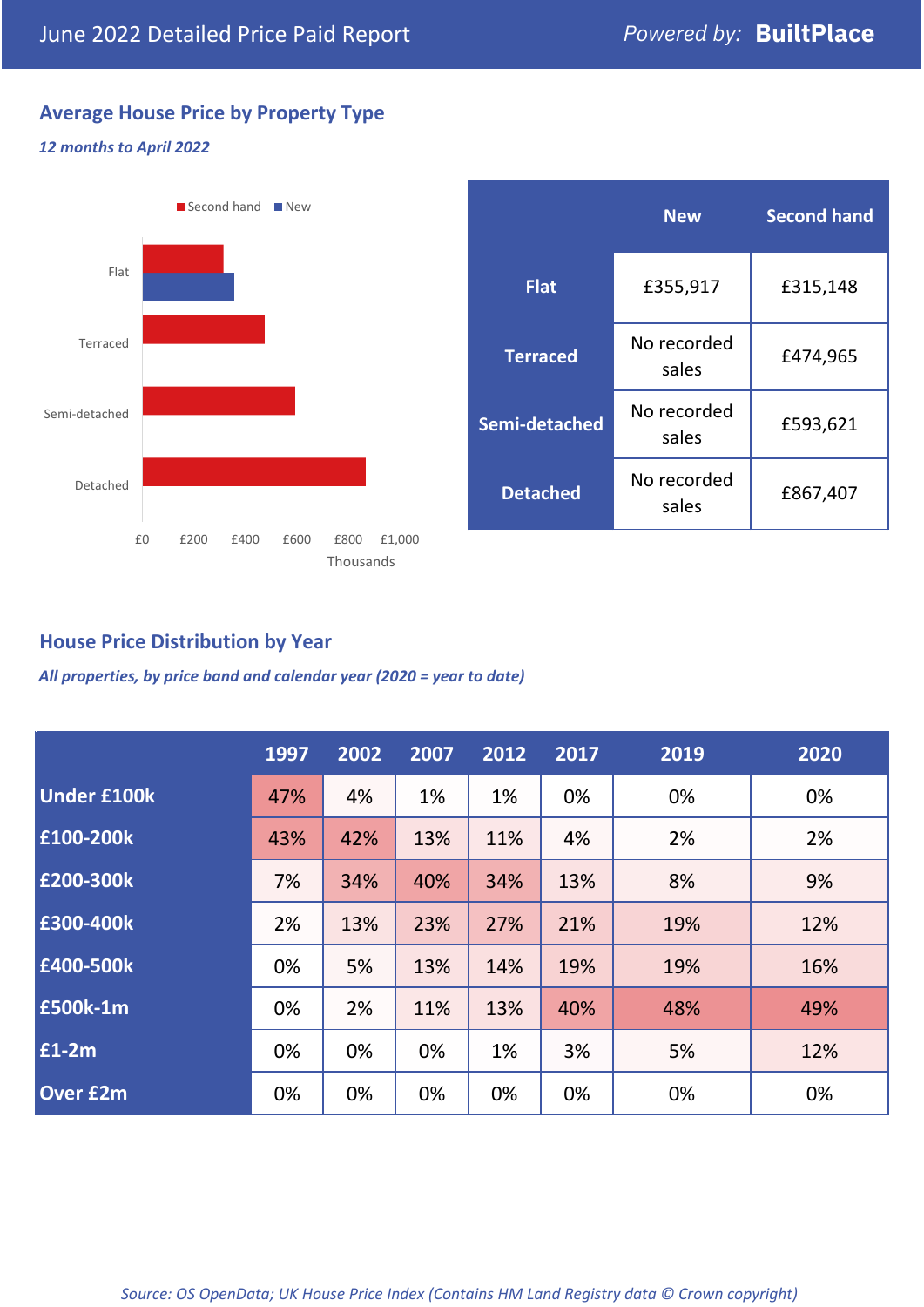# **Transactions (February 2022 data)**

*Annual Transactions, Indexed (2001-05 average = 100)*



There were 1,254 transactions in Epsom and Ewell during the 12 months to February 2022. This is 79% of the average from 2001-05 and suggests activity is below pre-downturn levels.

Transactions in Epsom and Ewell have fallen by 17.4% since 2014, compared to changes of -9.9% for South East and - 7.7% for England.



#### *Cash and New Build Sales as % of Total, by Year*

*Note: The data on this page EXCLUDES transactions identified as transfers under a power of sale/repossessions, buy-to-lets (where they can be identified by a mortgage), and transfers to non-private individuals - i.e. it comprises only Land Registry 'A' data.*